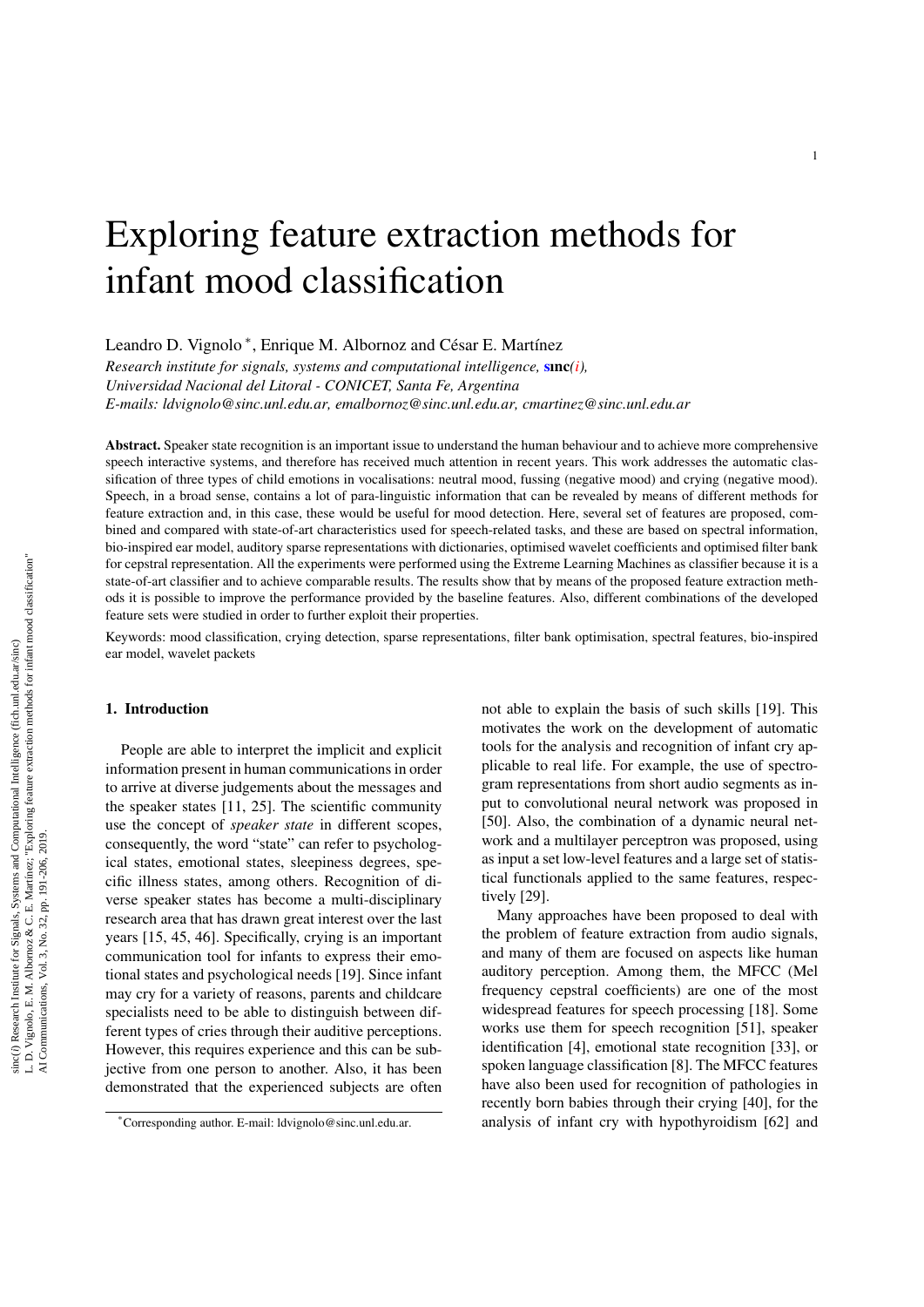for classification of normal and pathological cry [\[24\]](#page-13-9). Also, the use of MFCC features was proposed for cry signal segmentation and boundary detection of expiratory and inspiratory episodes [\[1\]](#page-12-0). The MFCC features are based on the mel filter bank, which mimics the frequency response in the human ear by means of a perceptual scale of pitches judged by listeners [\[18\]](#page-13-5). However, as the physiology of human perception is not yet fully understood, it is not possible to say that this is the optimal filter bank. Moreover, the "optimal" will be necessarily depending on the application and then, it is not clear that one unique filter bank would be able to enhance the information more relevant for any task. This has motivated the development of many approaches for tuning the filter bank in order to obtain better representations [\[2,](#page-13-10) [30,](#page-13-11) [32\]](#page-13-12). For example, a weighting function based on the harmonic structure was proposed for improving the robustness of MFCC [\[26\]](#page-13-13). In the same way, other ideas for tuning the parameters of the mel filter bank have been introduced [\[59,](#page-14-6) [61\]](#page-14-7). In [\[48\]](#page-14-8), a scheme for determining filter bandwidth was presented, showing speech recognition improvements with respect to traditional features. Also, auditory features based on Gammatone filters were developed for robust speech recognition [\[47\]](#page-14-9).

A common approach that has been used for many different machine learning problems is to introduce learning in the pre-processing step for producing optimised features [\[38,](#page-14-10) [52\]](#page-14-11). That is the case in [\[49\]](#page-14-12), where a deep learning approach was used to optimise the features used in an end-to-end approach. The versatility of genetic algorithms has motivated many approaches for feature selection [\[39,](#page-14-13) [54\]](#page-14-14), like the optimisation of wavelet decompositions for speech recognition [\[53\]](#page-14-15). Also, many other strategies for developing optimised representation for speech related tasks have been presented [\[55,](#page-14-16) [56\]](#page-14-17). Evolutionary approaches have also shown success for the development of new features for stressed speech classification [\[7\]](#page-13-14). Although, to our knowledge, the evolutionary optimisation of representations for the cry recognition task has not been explored.

The use of biologically inspired, feature extraction methods has improved the performance of artificial systems that try to emulate some aspects of human communication. Based on the biological timefrequency analysis the inner ear carries out, representations of speech beyond the cochlea have been proposed which allow the estimation of *auditory spectrograms* [\[17\]](#page-13-15). Then, the discharge patterns of auditory nerves can be modelled using the notion of *spectro-temporal* *receptive fields* (STRF), defined as the optimal linear filter that convert a time-varying stimulus into the firing rate of an auditory cortical neuron, so that it responds with the largest possible activation [\[22\]](#page-13-16). Using two-dimensional discrete dictionaries, an approximated cortical representation can be established by means of sparse representations [\[16,](#page-13-17) [20,](#page-13-18) [42\]](#page-14-18), with the meaning of the set of activations that contribute to form a particular pattern from an estimation of a STRF.

In this work, the automatic classification of crying vocalisations (to allow automatic mood monitoring of babies for clinical or home applications [\[45\]](#page-14-0)) is tackled using different approaches for features extraction based on: spectral information, a bio-inspired ear model, auditory sparse representations with dictionaries and two feature optimisation approaches bases on evolutionary algorithms (EA). The first EA approach is based on the conventional signal processing technique for the classical MFCC and is focused on the optimisation of the filter bank involved in the feature extraction process. The second evolutionary approach, unlike the first one, exploits a non-conventional feature extraction procedure based on wavelet packets [\[53\]](#page-14-15). In this approach, an evolutionary algorithm is used for the selection of the most relevant features within a large number of wavelet coefficients. For the spectral features, the Fourier spectrogram and an auditory spectrogram are used. Finally, based on this auditory time-frequency representation, a dictionary of two-dimensional atoms is estimated and the sparse vectors of activations (*approximated cortical representation*) are computed as features.

The organisation of the paper is as follows. Section 2 explains all the proposed methods for speech signal representation used in this work. Also, the database and the classifier are introduced. In Section 3, the results obtained considering different combinations of the proposed feature sets are presented and discussed. Finally, Section 4 summarises the contributions of this paper and outlines future research lines.

## 2. Feature extraction methods and classifier

This section firstly presents the speech database and the baseline features, and then, our approaches are introduced.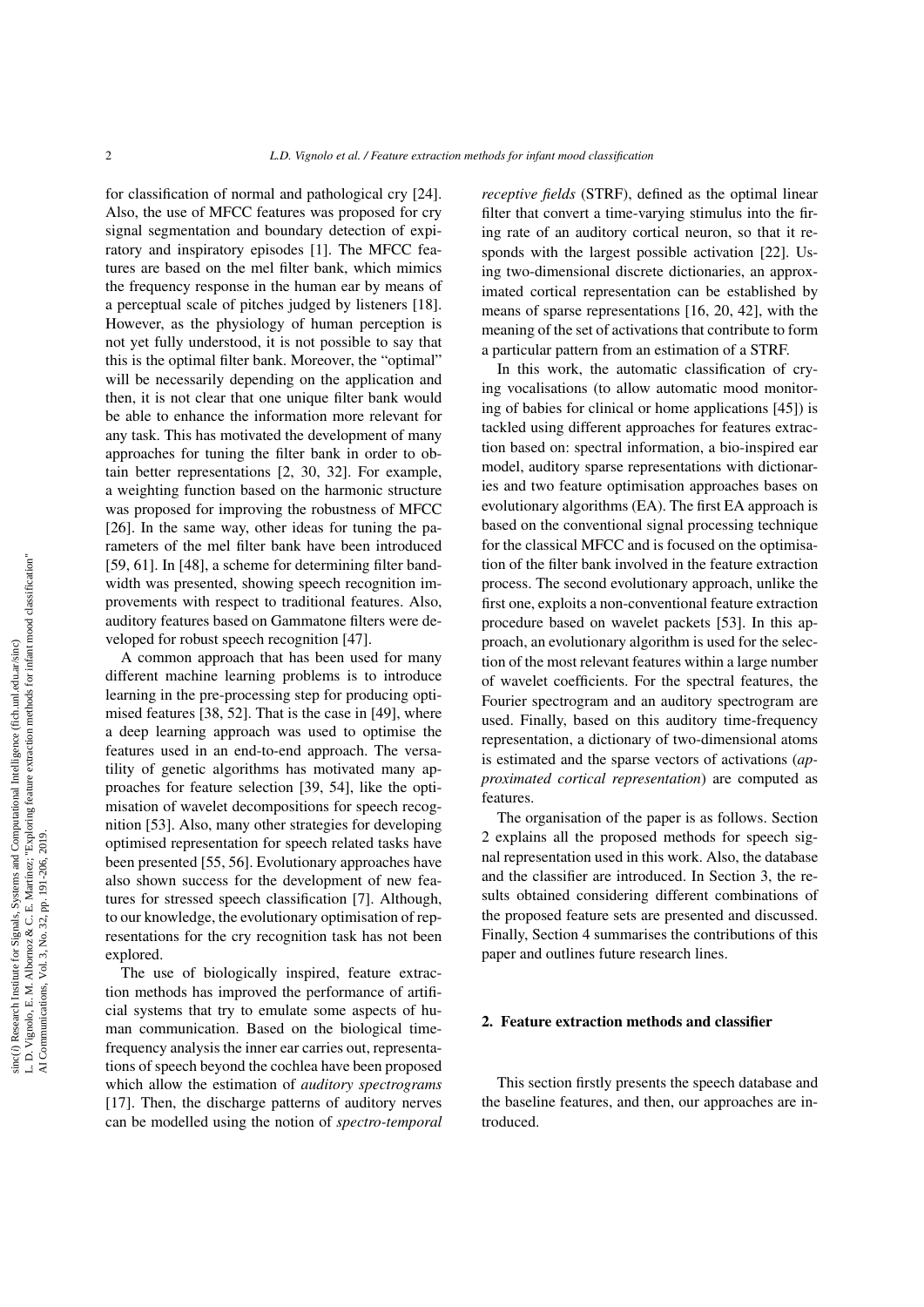

<span id="page-2-0"></span>Fig. 1. Filter bank designed based on the mel scale.

## *2.1. Speech corpus and baseline systems*

For the experiments the Cry Recognition In Early Development (CRIED) corpus was used, which is composed of 5587 utterances [\[45\]](#page-14-0). The vocalisations were produced by 20 healthy infants (10 male and 10 female), each of which was recorded 7 times. The corpus consists of audio-video recordings, though only audio is considered in this work. The original audio is sampled at 44.1 kHz and was down-sampled to 8 kHz in this work for the filter bank optimisation. This database was made available for the Crying Sub-Challenge of the Interspeech 2018 Computational Paralinguistics ChallengE (ComParE) [\[45\]](#page-14-0).

The database is split into training and test partitions. The utterances were classified into the following three categories:

- neutral/positive mood vocalisations.
- fussing vocalisations, and
- crying vocalisations.

The categorisation process was done on the basis of audio-video clips by two experts in the field of early speech-language development [\[36\]](#page-13-19). In the experiments only audio recordings were considered and, since the labels for the instances of the test partition are not available, cross validation (CV) was performed using the training data.

In order to compare the proposed features with a well known representation, a set of features based on the mel frequency cepstral coefficients [\[18\]](#page-13-5) was considered as a baseline.

The cepstral analysis is a special case of the homomorphic processing methods and it is applied in speech signal analysis to extract the vocal tract information. Based on the Fourier Transform (FT), the cepstrum is defined as  $cc(n) = FT^{-1} \{ \log | FT \{ x(n) \} | \}.$ 

An analysis that combines the cepstrum properties and experimental results about the human perception of pure tones brings out the MFCC representation. A mel is a unit of measure for perceived pitch or frequency of a tone and the mel scale was determined as a mapping between real frequency scale (Hz) and the perceived frequency scale (mel)

<span id="page-2-1"></span>
$$
F_{mel} = 1000 \log_2 \left[ 1 + \frac{F_{Hz}}{1000} \right].
$$
 (1)

Based on this scale, *n* filters with centres equispaced in mels are mapped into linear frequency to obtain a the filter bank shown in Figure [1.](#page-2-0) Summarising, to obtain the MFCC coefficients, the FT is calculated and this spectrum is filtered by a filter bank in the mel domain [\[18\]](#page-13-5). Then, the logs of the powers at each of the mel frequencies are taken. Finally, the FT is replaced by the Cosine Transform in order to simplify the computation and it is used to obtain the MFCC of the list of mel log powers.

The first 17 MFCCs were computed on a time frame basis, using a 20-ms window with 10-ms step. Then, the feature set was obtained by applying a number of functionals (listed on Table [1\)](#page-3-0) on the MFCCs, resulting in 531 attributes. These features are considered because they are widely used in many speaker state recognition tasks.

# *2.2. Mean of log-spectrum*

The Mean of Log-Spectrum (MLS) coefficients is a set of features calculated from spectral data for different frequency bands. They were defined to extract relevant information from speech signals and were firstly used in the analysis and classification of spoken emotions (in clean and noisy conditions [\[5,](#page-13-20) [6\]](#page-13-21)). The MLS coefficients are defined as the average of the signal spectrogram

$$
S(k) = \frac{1}{N} \sum_{n=1}^{N} \log |v(n, k)|,
$$
 (2)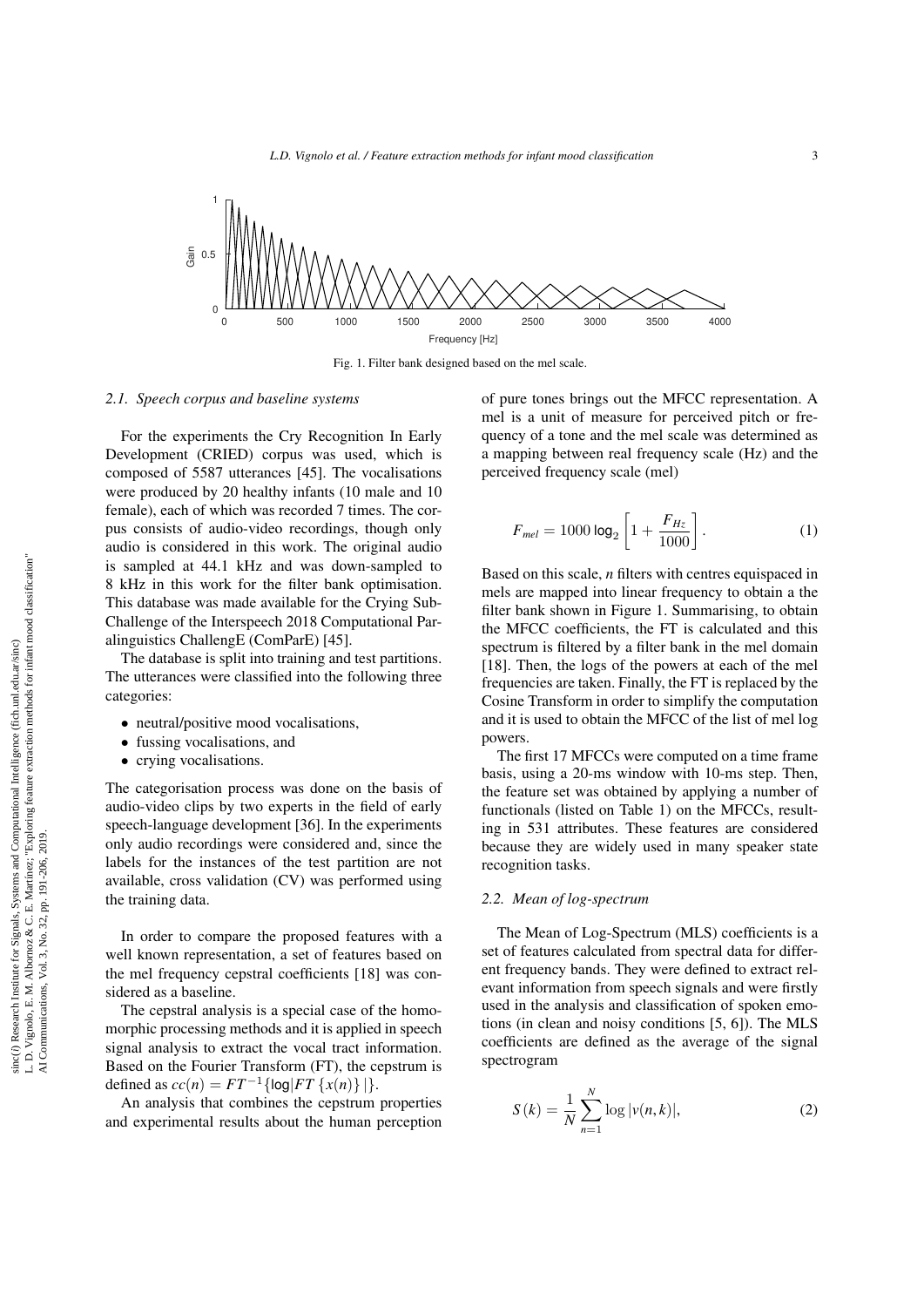| quartiles 1-3                    | mean value of peaks - arithmetic mean                |  |  |
|----------------------------------|------------------------------------------------------|--|--|
| 3 inter-quartile ranges          | linear regression slope and quadratic error          |  |  |
| 1 % percentile ( $\approx$ min)  | quadratic regression a and b and quadratic error     |  |  |
| 99 % percentile ( $\approx$ max) | arithmetic mean, standard deviation                  |  |  |
| percentile range 1 %-99 %        | standard deviation of peak distances                 |  |  |
| simple moving average            | contour is below 25 % range                          |  |  |
| skewness, kurtosis               | contour is above 90 % range                          |  |  |
| mean of peak distances           | contour is rising/falling                            |  |  |
| mean value of peaks              | linear prediction of MFCC contour (coefficients 1-5) |  |  |
| contour centroid                 | gain of linear prediction                            |  |  |

<span id="page-3-0"></span>Table 1 Functionals applied to MFCC [\[21,](#page-13-22) [46\]](#page-14-1).

where *k* is a frequency band, *N* is the number of frames in the signal and  $v(n, k)$  is the discrete Fourier transform of the signal in the frame *n*. The spectrograms were obtained with Hamming windows of 25 ms, and for 16kHz sampled signals, 200 MLS coefficients corresponding to equally spaced frequency bands are obtained.

 $\equiv$ 

## <span id="page-3-1"></span>*2.3. Auditory cortical representation*

In neuroscience, it has been established the principle that the brain of an animal adapt its properties (internal configuration) to best describe the statistics of stimuli perceived through its senses [\[9\]](#page-13-23). The representation of the sound signal at the cochlear level and auditory cortical areas has been studied as an alternative to classical analysis methods, given its intrinsic selective tuning to relevant natural sound [\[58\]](#page-14-19). In [\[60\]](#page-14-20), a model based on neuro-physiological investigations at various stages of the auditory system was proposed. This model has two consecutive stages: an early auditory spectrogram with the activity of auditory nerve fibres (Figure [2.3\)](#page-3-1), and a model of the primary auditory cortex used to process the spectrogram and find the spectro-temporal receptive fields. The first stage uses a bank of 128 cochlear (bandpass) filters in the range  $[0 - 4000]$  Hz, with the central frequency of the filter at location *x* on the logarithmic frequency axis (in octaves) is defined as  $f_x = f_0 2^x$ (Hz), where  $f_0$  is a reference frequency of 1 kHz. This frequency distribution proved to be satisfactory for the discrimination of acoustic clues in speech and further reconstruction of the signals [\[13\]](#page-13-24).

Here, the bio-inspired representation is used in two different manners which will be presented at next.

*Mean of the log-auditory spectrum*

In the same way as previously for MLS, we propose to analyze the recordings by means of a related set of features based on the auditory spectrogram. Using the first stage output, a set of features is built using the mean of the log auditory spectrogram (MLSa) [\[6\]](#page-13-21), as

$$
S_a(k) = \frac{1}{N} \sum_{n=1}^{N} \log |a(n,k)|,
$$
 (3)

where  $k$  is a frequency band,  $N$  is the number of frames in the utterance and  $a(n, k)$  is the *k*-th coefficient obtained by applying the auditory filter bank to the signal in the frame *n*.

The MLSa was computed using auditory spectrograms calculated for windows of 25 ms without overlapping. In order to obtain the representation of sound in the auditory model, a Matlab implementation of the Neural System Lab auditory model was used<sup>[1](#page-3-2)</sup>.

All MLS and MLSa features were computed on a frame by frame basis in order to compute statistics (mean and standard deviation) for each utterance.

In order to reduce the number of features obtained with MLS and MLSa, maintaining the most relevant for this classification problem, a ranking feature selection procedure was performed based on the F-Score measure [\[12\]](#page-13-25). The F-Score rates the features based on their discriminative capacity. Given a feature vector  $FV_k$ , this score was computed considering the True instances  $(N_T)$  and the False instances  $(N_F)$  as follows:

<span id="page-3-2"></span><sup>&</sup>lt;sup>1</sup>Neural Systems Lab., Institutes for Systems Research, UMCP. <http://www.isr.umd.edu/Labs/NSL/>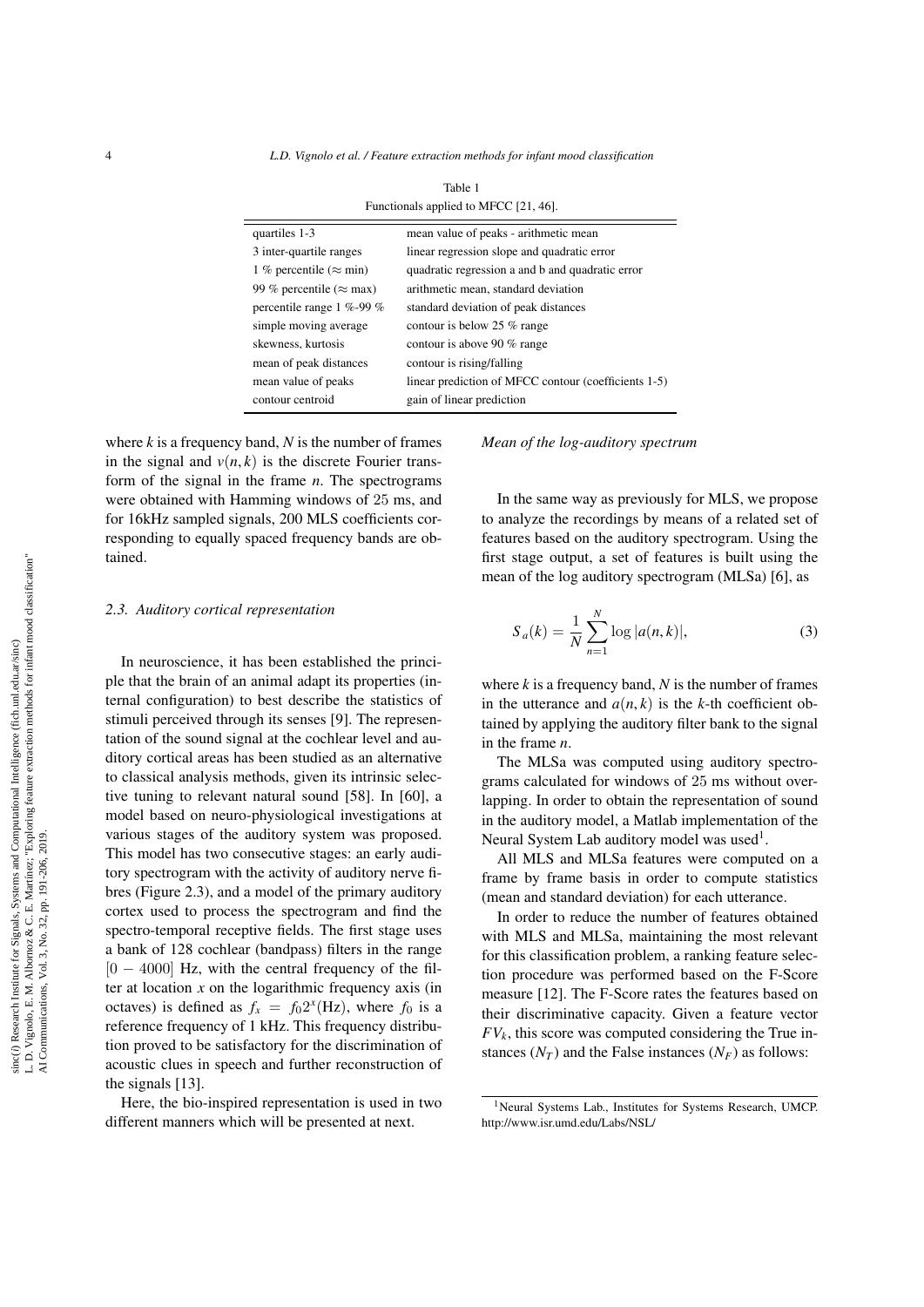



Fig. 2. Scheme of the used auditory model.

$$
F(i) = \frac{\left(\bar{x}_i^{(T)} - \bar{x}_i\right)^2 + \left(\bar{x}_i^{(F)} - \bar{x}_i\right)^2}{\frac{1}{N_T - 1} \sum_{j=1}^{N_T} \left(x_{j,i}^{(T)} - \bar{x}_i^{(T)}\right)^2 + \frac{1}{N_F - 1} \sum_{j=1}^{N_F} \left(x_{j,i}^{(F)} - \bar{x}_i^{(F)}\right)^2}
$$
\n(4)

where  $\bar{x}_i$  is the average of the *i*th feature,  $\bar{x}_i^{(F)}$  and  $\bar{x}_i^{(T)}$ are the average False and True instances respectively, and  $x_{j,i}$  is the *i*th feature in the *j*th instance.

This work proposes the use of MLS and MLSa features separately and also both sets combined. In order to combine the feature sets two approaches were considered. In the first approach the features in each set are ranked separately according to F-Score, and the higher ranked features are kept for each set [MLS+MLSa (Added)]. In the second approach all the MLS and MLSa features are ranked together by F-Score, in order to select the higher ranked features [MLS+MLSa (Combined)].

#### *Sparse representation based on discrete dictionaries*

There are different ways of representing a signal using general discrete and finite dictionaries. For the case where the dictionary forms a basis, in particular for the orthonormal or unitary cases, the techniques are quite simple. This is because, among other aspects, the representation is unique. However, in the general case, a signal can have many different representations for the same dictionary. In these cases, it is possible to find a suitable representation if additional criteria are imposed. For our problem, these criteria can be motivated by obtaining a representation with characteristics such as sparseness and independence. Furthermore, it is possible to find an optimal dictionary that resembles biological properties of sensorial systems.

A sparse code represents the information in terms of a small number of descriptors taken from a large set. In numerical terms, this means that the majority of the elements are zero, or 'almost' zero, most of the

time [\[31\]](#page-13-26). Considering  $\mathbf{x} \in \mathbb{R}^{m \times n}$  as sliding patches from the auditory spectrograms, we can have a linear combination of atoms representing the features in the form

<span id="page-4-0"></span>
$$
\mathbf{x} = \Phi \mathbf{a} + \varepsilon,\tag{5}
$$

where  $\Phi \in \mathbb{R}^{m \times n \times M}$  is the dictionary of *M* bidimensional atoms,  $\mathbf{a} \in \mathbb{R}^M$  is the target representation and  $\varepsilon$  is the term for additive noise. In the context of this work, x corresponds to the reconstruction of the timefrequency representation of the speech at the auditory cortex. The atoms in  $\Phi$  will further be the representation of the important features found at the cortex for each input stimuli. Finally, an estimation of the coefficients a will be the output of the feature extraction stage proposed. The system [\(5\)](#page-4-0) can also be seen as a generative model. Following the terminology used in the ICA field, this means that signal x is generated from a set of sources  $a_i$  (in the form of a state vector **a**) using a mixing matrix  $\Phi$  and including an additive noise term  $\varepsilon$  (Gaussian, in most cases).

Although [\(5\)](#page-4-0) appears very simple, the main problem is that for the most general case all the variables are unknown, thus there can be an infinite number of possible solutions. Even in the noiseless case (when  $\varepsilon = 0$ ) and given Φ, if there are more atoms than the dimension of x then multiple representations of the signal are possible (over-complete dictionaries). When  $\Phi$  and **x** are known, an interesting way to choose the set of coefficients a from among all the possible representations, consists of finding those *a<sup>i</sup>* which make the representation as sparse and independent as possible. In order to obtain a sparse representation, a distribution with positive kurtosis can be assumed for each coefficient *a<sup>i</sup>* . Further, assuming the statistical independence of the *ai* , the imposed joint *a priori* distribution satisfies

$$
P(\vec{a}) = \prod_{i} P(a_i). \tag{6}
$$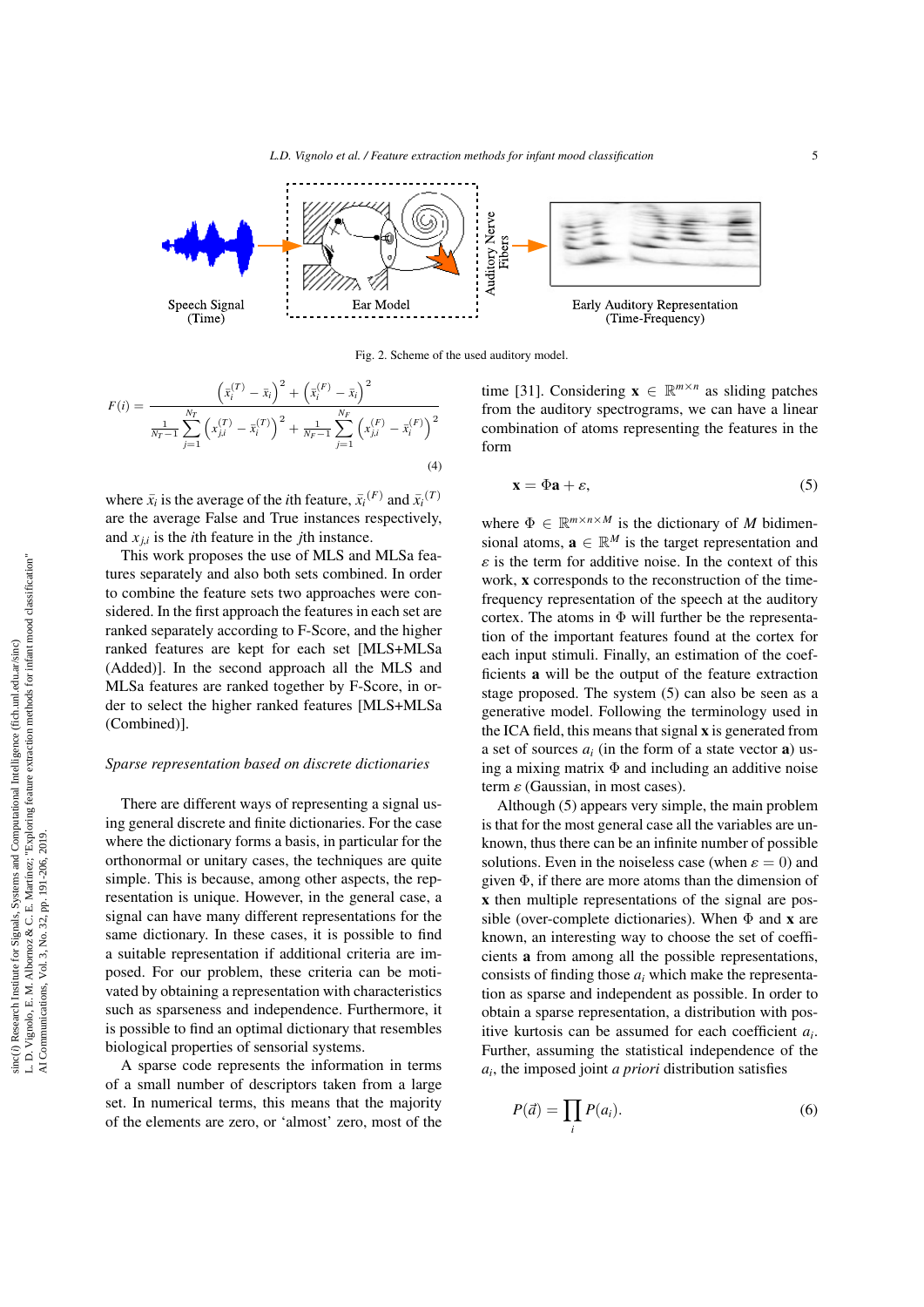The basis functions are vectorized as  $\Phi = [\Phi_1 \dots \Phi_M]$ <br>the  $\vec{\Phi} \in \mathbb{R}^{[mn] \times 1}$ . The sparse representation is ab with  $\vec{\Phi}_i \in \mathbb{R}^{[mn] \times 1}$ . The sparse representation is obtained when the solution is restricted to

$$
\min_{a} \|\mathbf{a}\|_{0},\tag{7}
$$

where  $\|\cdot\|_0$  is the  $l^0$  norm. This is a known NPcomplete problem so different approximations were proposed [\[37\]](#page-14-21).

In order to obtain the representation, two problems have to be jointly solved: the estimation of the sparse representation and the inference of the dictionary of specialized atoms. As the auditory spectrograms are, in fact, images, a positive-valuated representation is desired along with the sum of (only) positive atoms. Thus, the Non-Negative Singular Value Decomposition method (NN-K-SVD) is used [\[3\]](#page-13-27). This method also provides the possibility to fix the number of the sparse components to use in the approximation and solves the problem

$$
\min_{a} \|\mathbf{x} - \Phi^L \mathbf{a}\|_2^2 \ \ s.t. \ \mathbf{a} \geqslant 0,
$$
\n(8)

where a sub-matrix  $\Phi^L$  that includes only a selection of the *L* largest coefficients is used. In the dictionary updating, this matrix is forced to be positive by calculating

$$
\min_{\vec{\phi}_k, a^k} \|\mathbf{E}^k - \vec{\phi}_k a^k\|_2^2 \ \ s.t. \ \vec{\phi}_k, \ \vec{x}^k \ge 0,
$$
\n<sup>(9)</sup>

for each one of the *k* selected coefficients. The error matrix  $\mathbf{E}^{k}$  is the residual between the signal and its approximation, while *k*-th atom  $\vec{\phi}_k$  and its respective activation  $a^k$  are updated. Finally, the dictionary itself, and the activation coefficients are calculated from the SVD of  $\mathbf{E}^k = \mathbf{U} \Sigma \mathbf{V}^T$ , where the atoms and activations are obtained as the rank-one approximation with the first left and right singular vector as  $\phi_k = \mathbf{u}_1$  and  $a^k = \mathbf{v}_1$ .<br>Once the dictionary is obtained, for comparison put

Once the dictionary is obtained, for comparison purposes two different setups were defined in order to get the representation. The first setup consists on obtaining the mean activation vector for each signal, that is, 1 feature vector from file. The second setup consists on calculate the activations for each sliding window and feed them to the classifiers. Here, the number of patterns extracted from each audio signal depends on the length of the file. This is the so-called *frame level classification*. Both setups use the notion of *non-zero activations per pattern* (NNAPP) as the number of *k* selected coefficients in the NN-K-SVD algorithm.

# *2.4. Evolutionary filter bank optimisation*

In order to analyse the appropriateness of the mel mapping (Eq. [1\)](#page-2-1) for infant cry recognition, the mean log-spectrum was computed along the frames (30 ms long) for all the training utterances in each class of the CRIED corpus. As it can be observed on top of Figure [3,](#page-6-0) the plots corresponding to different classes show different peaks at different frequency bands, suggesting that the relevant information is not mainly at low frequency bands.

Also, the first-order difference of the mean logspectrums were computed, which are shown at the bottom of Figure [3.](#page-6-0) These plots present peaks at high frequency bands showing different relative energy and shape, which could be useful for classification. Since the mel filter bank (shown on top of Figure [9\)](#page-12-1) prioritizes low frequencies with higher resolution and amplitude, all these remarks suggest that it is not entirely appropriate for this task. This motivates the work in a methodology useful for finding an optimal filter bank for the task at hand.

The proposed optimisation approach, referred to as *Evolutionary Spline Cepstral Coefficients* (ESCCs), is based on an EA to search for the optimal filter bank parameters. In this approach, instead of encoding the filter bank parameters directly, the candidate solutions in the EA use spline functions to shape the filter banks. In this way, the chromosomes (candidate solutions) in the population of the EA hold spline parameters instead of filter bank parameters, which reduces the chromosome size and the search space. With this encoding, the chromosomes within the EA population contain spline parameters instead of filter bank parameters, reducing the size and complexity of the search space. The spline mapping was defined as  $y = c(x)$ , with  $y \in [0, 1]$ , and *x* taking  $n_f$  equally spaced values in  $(0, 1)$ . Then, for a filter bank with  $n_f$  filters, value  $x_i$  was assigned to filter *i*, with  $i = 1, ..., n_f$ . For a given chromosome, the *y*, values were computed for each *y*, by means of the  $y_i$  values were computed for each  $x_i$  by means of cubic spline interpolation. The chromosomes encoded two splines: one to determine the frequency values corresponding to the position of each triangular filter and another to set the amplitude of each filter.

## *2.4.1. Optimisation of filter frequency locations*

A monotonically increasing spline is used here, which is constrained to  $c(0) = 0$  and  $c(1) = 1$ . Four parameters are set to define the spline I:  $y_1^I$  and  $y_2^I$  corresponding to fixed values  $x_1^I$  and  $x_2^I$ , and the derivatives,  $\sigma$  and  $\rho$ , at the fixed points  $(x = 0, y = 0)$  and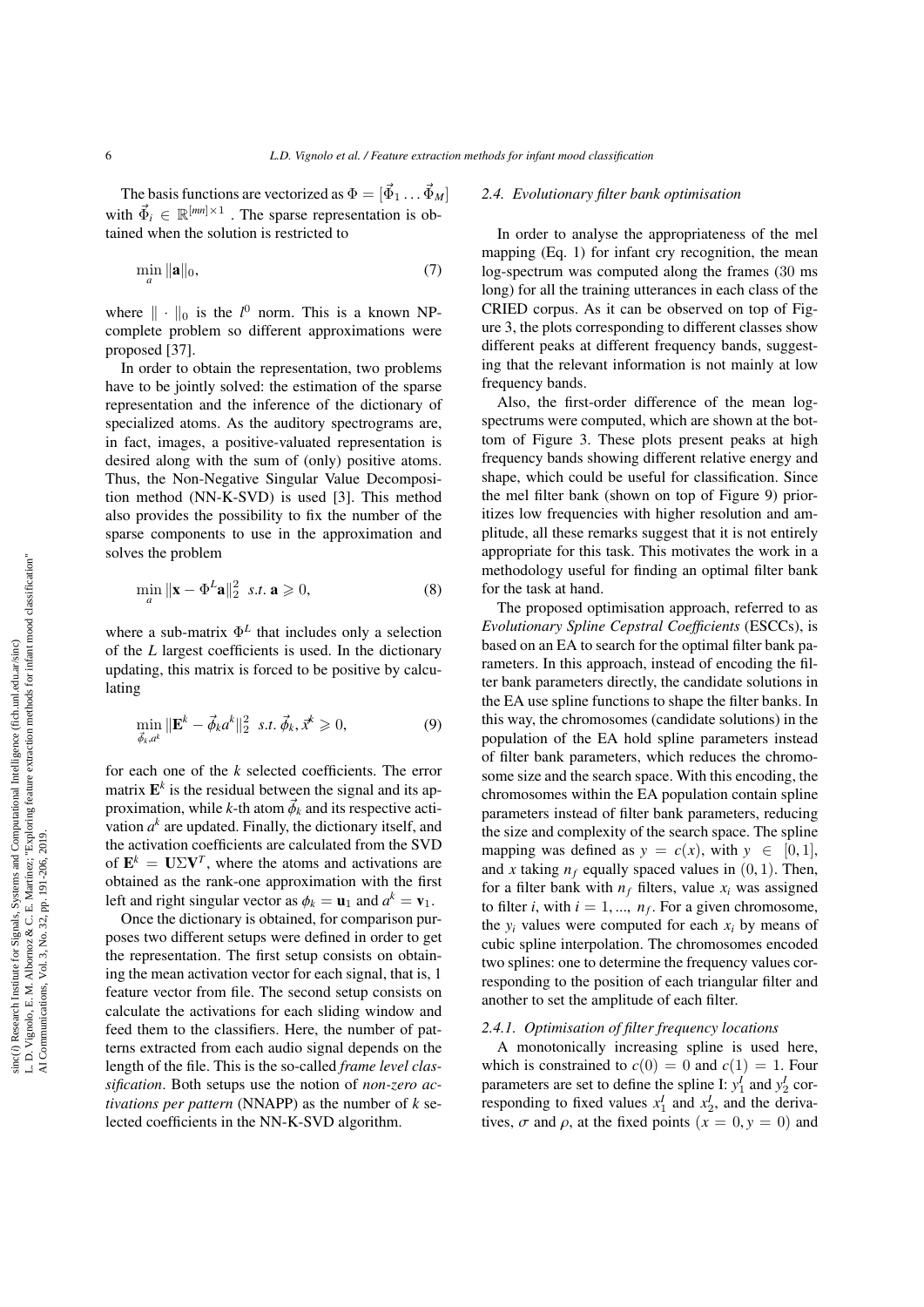

<span id="page-6-0"></span>Fig. 3. Mean log-spectrums (top) and first-order difference of mean log-spectrums (bottom) for each of the three classes in the Cry Recognition In Early Development (CRIED) database.

 $(x = 1, y = 1)$ . Then, parameter  $y_2^I$  was obtained as  $y_2^I = y_1^I + \delta_{y_2}$ , and the parameters actually coded in the chromosomes were  $y^I \delta$ ,  $\sigma$  and  $\delta$ . Given a particular chromosomes were  $y_1^I$ ,  $\delta_{y_2}$ ,  $\sigma$  and  $\rho$ . Given a particu-<br>lar chromosome, which set the values for these paramlar chromosome, which set the values for these parameters, the *y*[*i*] corresponding to the *x*[*i*]  $\forall$  *i* = 1, ..., *n*<sub>*f*</sub> were obtained by spline interpolation.

The *y*[*i*] values obtained through the spline were then mapped to the frequency range from 0 Hz to  $f_s/2$ , so the frequency values for the maximum of each of the  $n_f$  filters,  $f_i^c$ , were obtained as

$$
f_i^c = \frac{(y[i] - y_m)f_s}{y_M - y_m},
$$
\n(10)

where  $y_m$  and  $y_M$  are the spline minimum and maximum values, respectively. Then, the filter spacing was controlled by the slopes of the corresponding points in the spline.

Also a parameter  $0 < a < 1$  was defined to limit the range of  $y_1^I$  and  $y_2^I$  to  $[a, 1 - a]$ , with the purpose of keeping the splines within [0, 1] keeping the splines within  $[0, 1]$ .

## *2.4.2. Optimisation of filter amplitudes*

The spline used for optimising filter amplitudes were restricted to the range [0, 1], but *<sup>y</sup>* was free at  $x = 0$  and  $x = 1$ . Therefore, the parameters to be optimised here were the *y* values  $y_1^{\prime I}$ ,  $y_2^{\prime I}$ ,  $y_3^{\prime I}$  and  $y_4^{\prime I}$ , corresponding to the fixed *x* values  $x_1^H$ ,  $x_2^H$ ,  $x_3^H$  and  $x_4^H$ . These four  $y_j^H$  were limited to [0, 1]. In this manner,  $n_j$  interpolation values were obtained to set the amplitude interpolation values were obtained to set the amplitude of each filter. This is shown in Figure [4,](#page-7-0) where the gain of each filter was set according to the value given by spline II at the corresponding points.

# <span id="page-6-1"></span>*2.4.3. ESCC optimisation process*

Every chromosome in the EA the contains a set of spline parameters that encode a particular filter bank. The search performed by the EA is guided by the classification performance, which is evaluated for each candidate solution. In order to evaluate a candidate solution, the ESCC feature extraction process was performed on the corpus based on the corresponding filter bank (Figure [4\)](#page-7-0). Then, the classifier is trained and tested using the features obtained through this process in order to assign the fitness to the corresponding individual.

The spline codification scheme allowed to reduce the chromosome length from  $2n_f$  to the number of spline parameters. Since 26 filters were used, the number of free parameters in the optimisation was reduced from 46 to 8 (4 parameters for each spline). The spline parameters were randomly initialised in the chromosomes using uniform distribution.

After computing the cepstrum from the sequence of output filter bank energies, 15 cepstral coefficients are retained for each frame of analysis. For each of these coefficients, the mean, standard deviation and kurtosis across all frames are computed. Then, a vector of 45 features is obtained for the ESCCs to parameterise each sound file.

Based on previous works, the population size was set to 30 individuals, while crossover and mutation probabilities were set to <sup>0</sup>.<sup>9</sup> and <sup>0</sup>.12, respectively [\[55,](#page-14-16) [56\]](#page-14-17). In this EA, tournament selection and standard one-point crossover methods were used, while the mutation operator was designed to modify splines parameters. The parameters were randomly chosen by the op-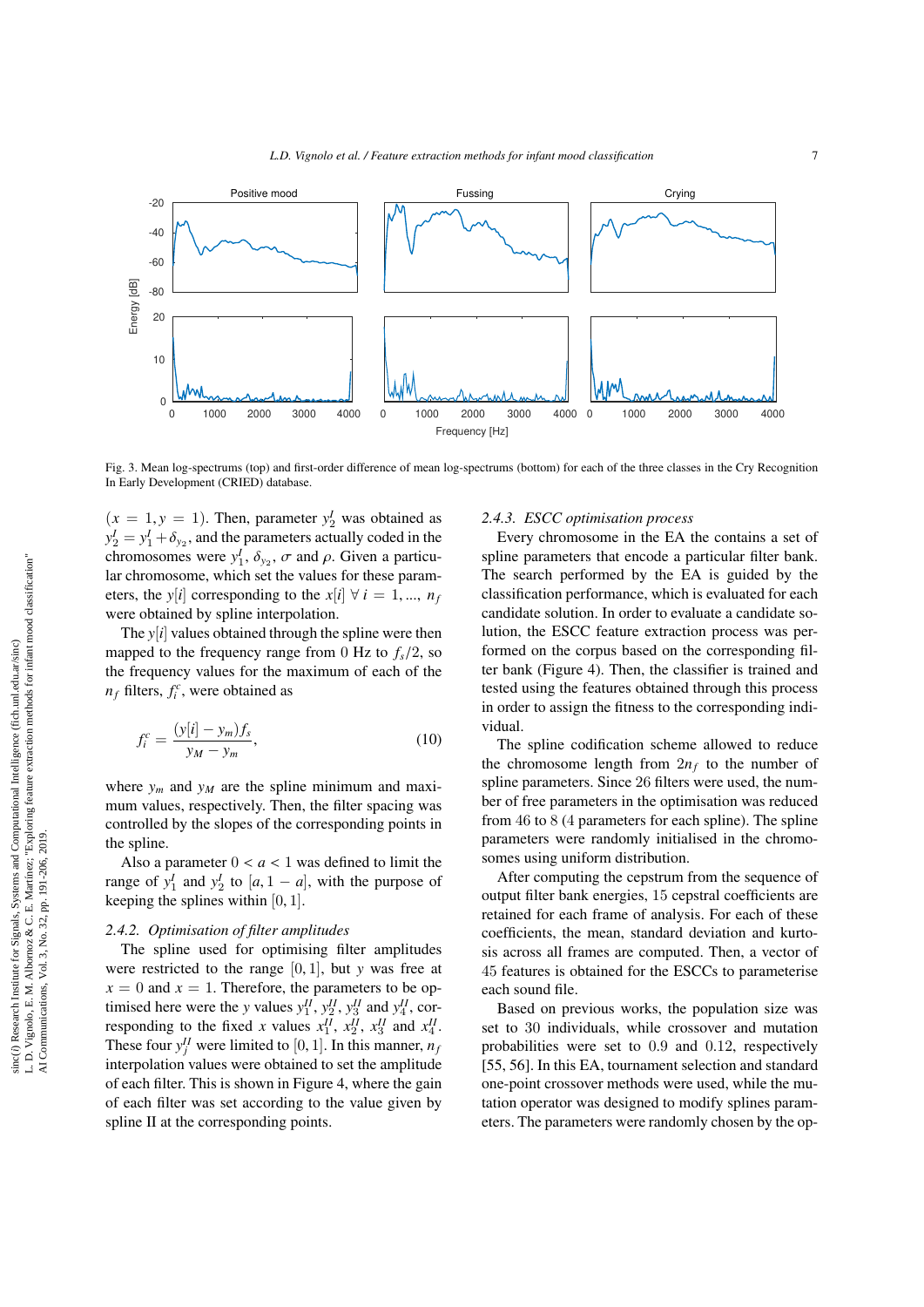

<span id="page-7-0"></span>Fig. 4. Schematisation of the optimisation strategy. The output vectors of each block,  $s_i$ ,  $f_i$ ,  $l_i$  and  $d_i$ , indicate that each window  $v_i$  is processed isolated and, finally, the mean and variance for each coefficient is computed from the d*<sup>i</sup>* vectors in order to feed the classifier.

erator and the modifications were performed using a uniform random distribution.

# *2.5. Optimisation of wavelet based features*

# *2.5.1. Wavelets and wavelet packets*

Wavelet bases have the property of being localised in both time and frequency, which makes them useful for the analysis of signals with transient and stationary behaviours like speech. Wavelets are functions with zero mean and unitary norm [\[35\]](#page-13-28), which are translated and scaled in order to obtain the time-frequency atoms. The discretisation of scaling and translation parameters, particularly with scaling factor  $2<sup>j</sup>$ , gives the discrete dyadic wavelet transform. The wavelet packets transform (WPT) is implemented by convolving the signal with a pair of quadrature mirror filters (low-pass and high-pass) to decompose the signal into detail and approximation coefficients [\[35\]](#page-13-28). Both approximation and detail signals are further decomposed within an iterative process, in which the frequency resolution is increased. Each filtering step is computed as:

$$
c_{j+1}^{2r}[m] = \sqrt{2} \sum_{n=-\infty}^{\infty} g[n-2m]c_j'[n], \tag{11}
$$

$$
c_{j+1}^{2r+1}[m] = \sqrt{2} \sum_{n=-\infty}^{\infty} h[n-2m]c_j[n],
$$
 (12)

where  $g[n]$  and  $h[n]$  are the impulse responses of the high-pass and low-pass filters associated to the wavelet and scaling functions, respectively, *j* is the depth of the node and *r* is an index for the nodes which lay on the same depth. Then,  $c_j^{2r}$  is referred to as the approximation of  $c_{j-1}^r$ , and  $c_j^{2r+1}$  is referred to as the detail. The result offers flexibility for frequency band selection, as shown in Figure [5,](#page-8-0) providing an over-complete dictionary. The decomposition offered by the WPT allows to analyse a signal in a flexible time-scale plane, in which different sub-trees or nodes can be selected to extract the desired information from the full decomposition. Choosing one among all the possible combinations for a particular application is a challenging problem, which is usually solved by restricting the search to orthogonal basis using diverse criteria [\[23,](#page-13-29) [57\]](#page-14-22). For signal compression, for example, the most common paradigms are based on the *best orthogonal basis* [\[14\]](#page-13-30) and the *local discriminant basis* [\[44\]](#page-14-23) algorithms. However, for the classification problem, the convenience of an orthogonal basis has not been proved. Moreover, recent studies conclude that a thorough search within the full decomposition to find redundant representations could provide robustness to obtain better classification performance in noise conditions [\[53\]](#page-14-15).

# <span id="page-7-1"></span>*2.5.2. Evolutionary wavelet features*

In the feature extraction process we used 32 ms windows and the WPT process of filtering and decimation was performed to obtain a decomposition tree of 8 levels, 2048 coefficients and 510 nodes (original signals were down-sampled to 8kHz). In [\[53\]](#page-14-15) an ad-hoc integration scheme for reducing the search space. This means that each wavelet tree node was divided into groups, according to the integration scheme, in order to compute the energy in each group. Note that only 6 decomposition levels were considered in that integration scheme. In this work a different approach was used, in which the coefficients corresponding to each frequency band (tree node) were integrated together, meaning that the energy for each node was computed to obtain 510 integration coefficients. This means that, by this process, 510 coefficients are obtained for each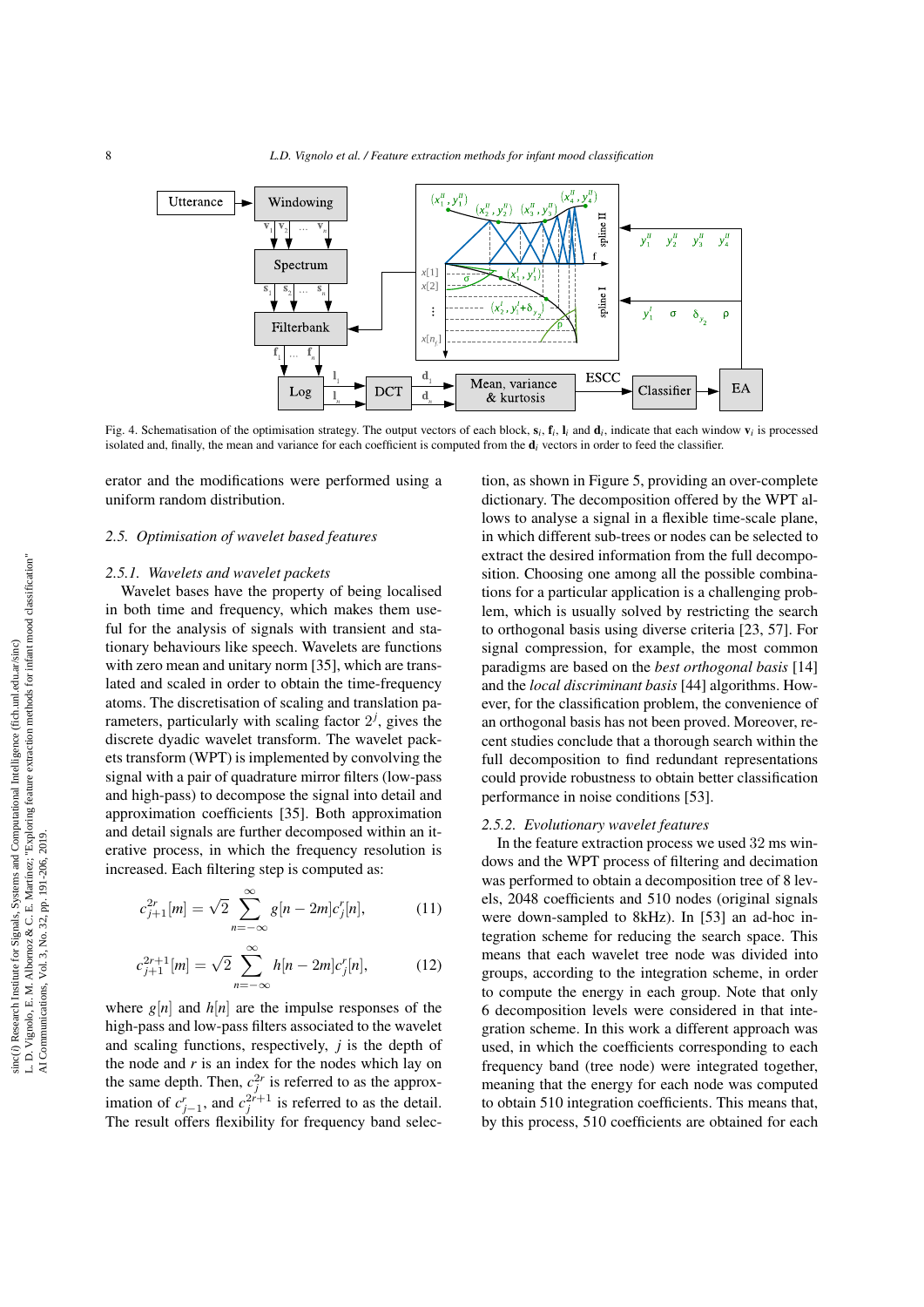



<span id="page-8-0"></span>Fig. 5. Wavelet packets tree with two decomposition levels ("A" stands for *approximation* and "D" for *detail* coefficients).

signal frame. Then, for each signal (sound file) the average, deviation and kurtosis of each coefficient along the frames is computed. Then, for each sound file we obtain a total set of 1530 features from which a subset with the most relevant information is to be selected.

Different wavelet families have been compared in order to determine which one is the most convenient for this task. Based on the literature focused on speech analysis [\[34,](#page-13-31) [35,](#page-13-28) [43\]](#page-14-24) and preliminary experiments that included different wavelet families, in this work we show the results obtained with the 4th- and 5th-order Coiflet and 8th-order Symlet families.

We propose the use of an EA for the selection of the optimal feature subset. The objective function should evaluate the representation suggested by a given chromosome (individual in the EA population), providing measures which are relevant for this particular problem. The candidate solutions represented by the individuals in the population of the EA are defined by binary chromosomes composed of 1530 genes, each of which corresponds to a particular wavelet-based feature. The target function evaluates the selected feature subset, providing a measure of classification performance. A classifier is used as objective function, so that the classification accuracy is obtained for each evaluated individual. This classifier is trained and the accuracy obtained is the fitness value for the corresponding chromosome.

# *2.6. Classifier*

The Extreme Learning Machines (ELM) is a kind of artificial neural network with one hidden layer [\[28\]](#page-13-32) and its main peculiarity respecting to classical models is the training algorithm. It does not need parameter tuning and the hidden neurons are randomly initialised. Consequently, the training time is significantly reduced with respect to other training methods that use complex optimisation techniques.

Formally, let be *J* hidden units with *F* inputs and *P* output units. The hidden layer output is given by

$$
h_j = \Phi(\mathbf{v}_j^T \mathbf{x} + b_j), \tag{13}
$$

with  $\Phi$  as a non-linear activation function,  $v_j$  the input weights and  $b_j$  the bias for the *j*-th hidden unit. The hidden-layer output, also known as projected features, can be expressed as  $\mathbf{H} = [\mathbf{h}_1, \dots, \mathbf{h}_N]^T$ . Rewriting the equation in a matrix form with  $\mathbf{W} = [\mathbf{w}_1, \dots, \mathbf{w}_N]$ equation in a matrix form, with  $\mathbf{W} = [\mathbf{w}_1, \dots, \mathbf{w}_P],$  $\mathbf{w}_p \in \mathbb{R}^J$  and  $p = 1, \dots, P$  as the output layer weights, the EI M output is the ELM output is

$$
\tilde{\mathbf{Y}} = \mathbf{H}\mathbf{W}.\tag{14}
$$

If the function  $\Phi$  satisfy certain properties (infinitely differentiability and random hidden weights) it can be shown that for any pair of inputs  $(X, Y)$  exists a number  $J < N$  such  $||\mathbf{Y} - \mathbf{Y}|| < \epsilon$  for any small  $\epsilon$  [\[28\]](#page-13-32). This means that the ELM can approximate the target  $Y$ as much as we want by adjusting only the number of hidden units and the output weights. The optimisation problem for W can be written as

$$
\underset{\mathbf{W}}{\text{minimise}} \ \|\mathbf{H}\mathbf{W} - \mathbf{Y}\|_2,\tag{15}
$$

which is a least square optimisation problem. The smallest norm solution is given by

$$
\hat{\mathbf{W}} = \mathbf{H}^{\dagger} \mathbf{Y},\tag{16}
$$

where  $H^{\dagger}$  is the Moore-Penrose pseudo-inverse [\[10\]](#page-13-33). This solution for the optimisation problem is greatly fast comparing with the classical classifiers as SVM or back-propagation multi-layer perceptrons. More mathematical details of the ELM algorithm and several comparison with other neural nets can be seen in [\[27,](#page-13-34) [28\]](#page-13-32).

## 3. Results and discussion

For the experiments, a set of audio recordings from the CRIED corpus was used. Since the examples composing the test set of the CRIED database are not labelled, only the train set consisting on 2838 instances was used in this work. Each of the instances in the train set is labelled as one of three categories: *Positive Mood* (2292), *Fussing* (368) or *Crying* (178). The experiments were carried out with a stratified crossvalidation schemed in 10 folds, and the best results for different configurations of the ELM classifier and various feature types are presented. Since the data-set is not balanced, in order to evaluate the performance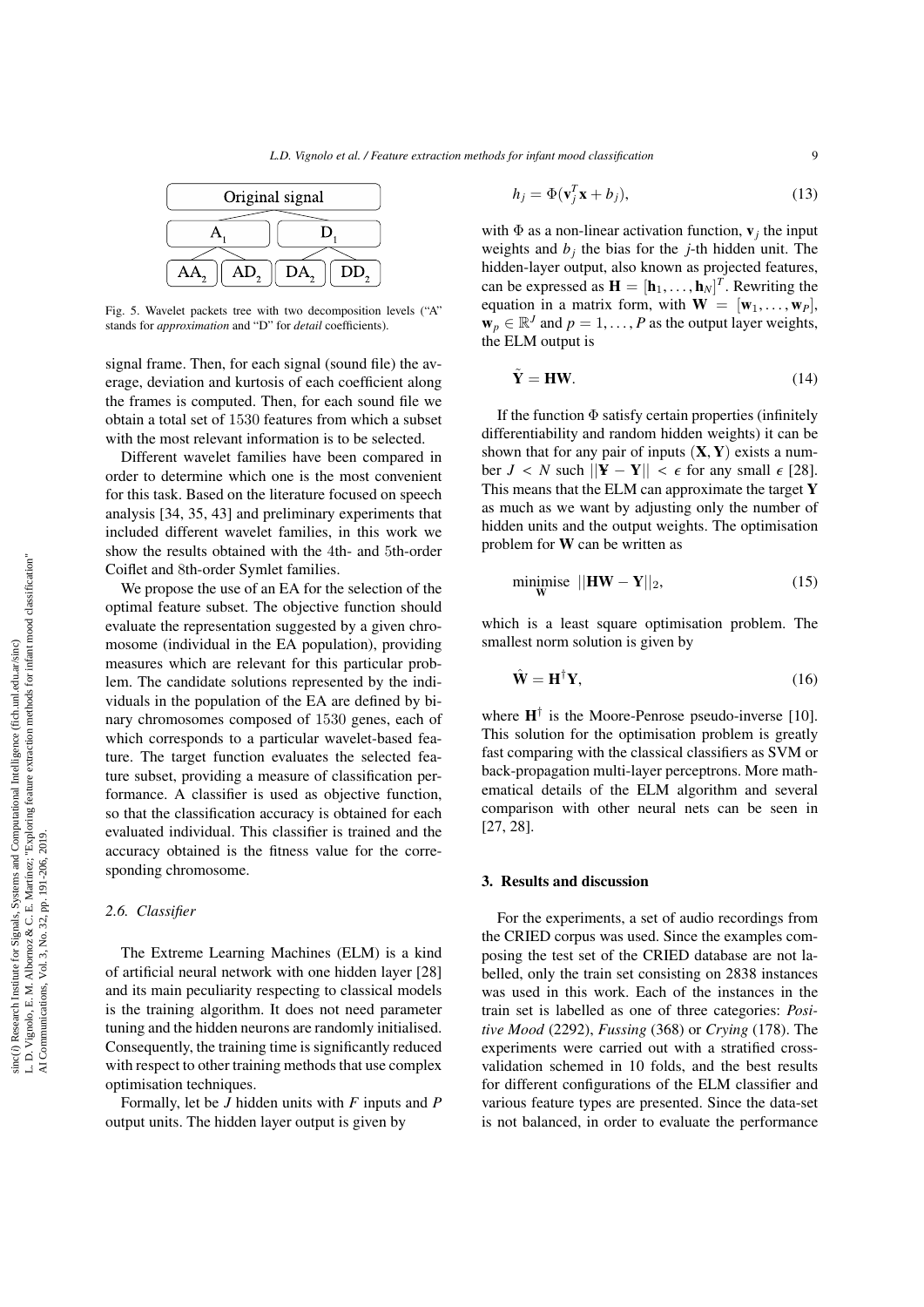<span id="page-9-0"></span>Table 2 Summary of the best results (10-fold average).

| Features                                 | FV size       | $UAR[\%]$ | ACC[%] |
|------------------------------------------|---------------|-----------|--------|
| Baseline (MFCC & funct.)                 | 531           | 62.15     | 79.84  |
| <b>MLS</b>                               | 110           | 65.88     | 85.73  |
| MLSa                                     | 110           | 68.61     | 87.88  |
| all MLS+MLSa                             | 328           | 67.37     | 85.73  |
| MLS+MLSa (Added)                         | 230           | 68.76     | 87.74  |
| MLS+MLSa (Combined)                      | 230           | 68.94     | 86.82  |
| 4 NNAPP (512 - 2x)                       | 256           | 57.75     | 84.53  |
| 8 NNAPP (2560 - 10x)                     | 256           | 58.17     | 73.18  |
| 16 NNAPP (1280 - 5x)                     | 256           | 60.67     | 79.92  |
| 32 NNAPP (768 - 3x)                      | 256           | 63.55     | 84.99  |
| 64 NNAPP (1280 - 5x)                     | 256           | 60.88     | 80.37  |
| Symlet8                                  | [263]         | 54.55     | 77.57  |
| $Synlet8 + MLS$                          | $\approx 463$ | 62.33     | 83.07  |
| $Symlet8 + MLSa$                         | $\approx$ 391 | 60.43     | 81.41  |
| $Synlet8 + MLS + MLSa$                   | $\approx$ 591 | 62.33     | 84.21  |
| Coiflet4                                 | [267]         | 55.08     | 81.83  |
| $Coiflet4 + MLS$                         | $\approx$ 467 | 61.52     | 83.29  |
| Coiflet4 + MLSa                          | $\approx$ 395 | 60.68     | 83.93  |
| $Coiflet4 + MLS + MLSa$                  | $\approx$ 595 | 62.22     | 83.46  |
| Coiflet <sub>5</sub>                     | [265]         | 55.98     | 81.97  |
| $Coiflet5 + MLS$                         | $\approx 465$ | 60.67     | 85.03  |
| $Coiflet5 + MLSa$                        | $\approx$ 393 | 61.00     | 84.49  |
| $Coiflet5 + MLS + MLSa$                  | $\approx$ 593 | 61.34     | 84.81  |
| <b>ESCC</b>                              | 45            | 68.67     | 86.05  |
| $\text{ESCC} + \text{MLS}$               | 155           | 68.30     | 85.16  |
| $\text{ESCC} + \text{MLSa}$              | 155           | 69.60     | 87.95  |
| $\text{ESCC} + \text{MLS} + \text{MLSa}$ | 265           | 69.04     | 87.91  |

appropriately the Unweighted Average Recall (UAR) [\[41\]](#page-14-25) measure was considered, in addition to the classification accuracy.

Table [2](#page-9-0) shows the results obtained in the evaluation of the different feature sets (FV stands for *feature vector*). The first row shows the Baseline results and the following five rows show the results for features MLS and MLSa, which were evaluated separately and combined together. In Table [2,](#page-9-0) "all MLS+MLSa" refers to the feature set composed of all the MLS and MLSa coefficients, without reducing dimensionality with F-Score. Also, the MLS and MLSa feature set were combined to apply F-Score for dimensionality reduction.

When reducing dimensionality with F-Score, in order to select the appropriate number of features to maintain, the classification performance is evaluated for incremental feature subsets containing the top

<span id="page-9-1"></span>Table 3 Results using NNAPP on frame level classification.

| Features | FV size | $UAR[\%]$ | ACC[%] |
|----------|---------|-----------|--------|
| 4 NNAPP  | 256     | 55.71     | 71.46  |
| 8 NNAPP  | 256     | 58.12     | 73.25  |
| 16 NNAPP | 256     | 60.53     | 74.97  |
| 32 NNAPP | 256     | 62.65     | 76.00  |
| 64 NNAPP | 256     | 62.89     | 76.30  |

ranked features. The subset of the top 10 features is evaluated first, then the top 20 and so on. Then, the subset that provides the best performance is kept. In this manner, it was determined that for both MLS and MLSa the best feature subset consists of the first 110 features in the rank. The MLS and MLSa were combined applying F-Score first to keep the 110 best features from each set (Added), and were also combined all together to apply F-Score keeping the 230 best features from the complete set (Combined). The last section of the table also shows MLS and MLSa combined with ESCC features.

The third block of Table [2](#page-9-0) shows the results for the sparse representation. Here,  $\mathbf{x} \in \mathbb{R}^{64 \times 4}$  (sliding windows of 64 coefficients for the auditory spectrogram by 4 frames). The number of atoms in the dictionary is  $M = 256$ , which is the FV size for all the cases. The number of selected atoms for the reconstruction (NNAPP) were varied from 4 to 64. The ELM hidden layer size in the classifiers was varied from  $256$  (1x) up to 2560 (10x the feature vector size). The small numbers in brackets in the form (hidden - multiplier) detail the number of hidden units in the ELM classifier that obtained the best results for each NNAPP case. It can be noted that the best configuration in terms of UAR corresponds to 32 non-zero coefficients in the sparse representation with an ELM hidden layer size of 3 times the FV size.

The fourth, fifth and sixth blocks of Table [2](#page-9-0) show the results obtained with the optimised wavelet features presented in Section [2.5.2.](#page-7-1) Each of these blocks present the results of exactly the same experiments though considering different wavelet families (Symlet8, Coiflet4 and Coiflet5). Since the EA based feature selection was repeated for each CV fold, and the number of target features is not fixed, an average of the number of selected features across folds is shown in the table (between brackets). As it can be seen in the table, all the optimised wavelet feature sets where evaluated alone and combined with MLS and MLSa coefficients. The corresponding dimensionality shown in the table for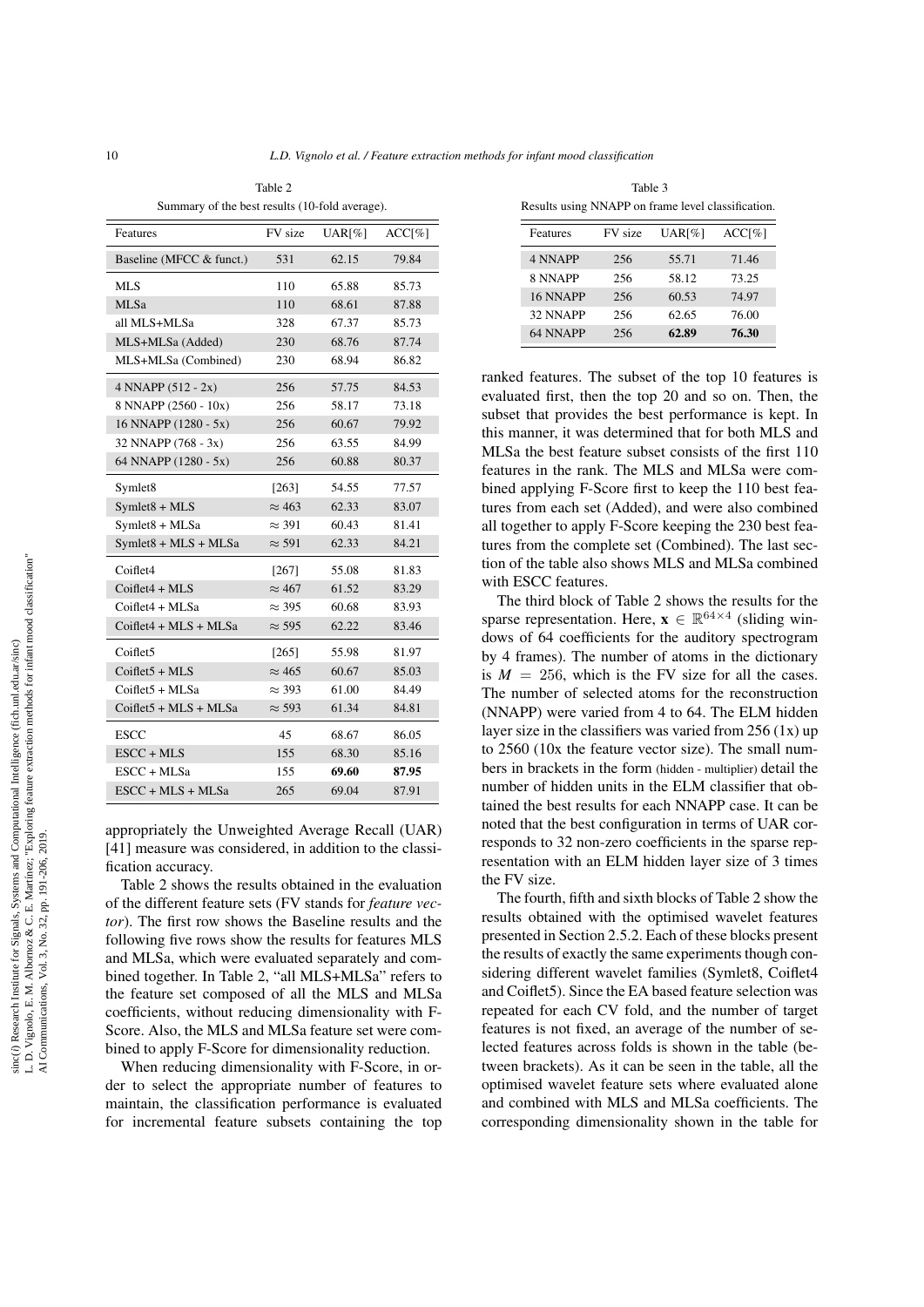each feature combination is adding the number of coefficients for MLS and MLSa to the average number of wavelet features. Here we considered the full sets of MLS and MLSa features consisting on 200 and 128 coefficients, respectively. This means that, for each fold, the actual number of features differs from the number indicated in the table, and this is the meaning for the symbol  $\approx$ . It is interesting to note that the average number of selected features are close for all the wavelet families. The results show that the average performance is quite similar for all the three wavelet families. Also, for all Coiflet4, Coiflet5 and Symlet8 the combination with both MLS and MLSa features allows to improve the performance. However, as it can be seen in the table, different combinations of MLS and MLSa alone provide much better performances. This may be due to the dimensionality when all the features are combined.

The last block in Table [2](#page-9-0) shows the performances obtained with the proposed ESCC features as well as the combination of ESCC with MLS and MLSa. As explained in Section [2.4.3,](#page-6-1) the ESCC parameterisation consists on 45 features and, in this case, only the first 110 features were considered for both MLS and MLSa to be combined with ESCC.

It can be seen in the table that the MLS, MLSa and ESCC feature sets significantly outperform the Baseline in both UAR and accuracy (ACC). Moreover, different combinations of these feature sets are able to provide even better performance. Also, it is important to note that all of the representations proposed have lower dimensionality than the Baseline. For instance, the ESCC features provides an improvement of 6.52% of UAR with less than 10% of the attributes of the Baseline, showing that this representation is much more convenient for this task. The combination of MLS and MLSa also improves their individual performances when the F-Score measure is applied to keep the most discriminative attributes. Finally, the best result is provided by the combination of ESCC and MLSa, in both UAR and Accuracy, with a relatively small feature set. Also, the optimised wavelet features combined with MLS and MLSa, and the NNAPP features provided performances similar to the baseline with fewer coefficients. Furthermore, the 32-NNAPP was able to outperform the baseline.

These results are also relevant when compared with recent works on infant mood classification using the same dataset. In [\[29\]](#page-13-4), for example, an UAR of 68.72% was obtained by a combination of static and dynamic neural network and a large set of features. This means



<span id="page-10-0"></span>Fig. 6. Example of an audio signal of the database and the corresponding auditory spectrogram (original and 64 coefficients version).

that the combination of ESCC and MLSa features in our approach was able to improve this result using a simpler static classification scheme. Also a close result of 71.60% UAR was obtained by means of convolutional neural networks trained over spectrograms in [\[50\]](#page-14-2). However, the results can not be compared without taking into account that theirs was obtained using the test set of CRIED corpus, while we only used the train set (as explained at the beginning of this section). Which means that we used a smaller number of instances for training our models and, therefore, it is expected to obtain lower performance.

For illustration purposes, Figure [6](#page-10-0) shows an audio signal of a neutral/positive mood vocalisation along with the auditory spectrogram. The spectrograms span from 0 to 8 kHz, with a posterior sampling in 64 coefficients. From a subset of these spectrograms the dictionary is computed by means of the NN-K-SVD algorithm using an atom width of 4 frames. Figure [7](#page-11-0) shows an excerpt of the dictionary obtained (only 25 from 256 atoms are shown). It can be seen that the atoms learned different features appearing in the spectrograms, for example pure tones of different frequency (2nd column), start/stop of events (5th column) and background or vocalisation noises (first two atoms in 1st column). Finally, Figure [8](#page-11-1) shows the 17 feature vectors a with 256 coefficients in columns, obtained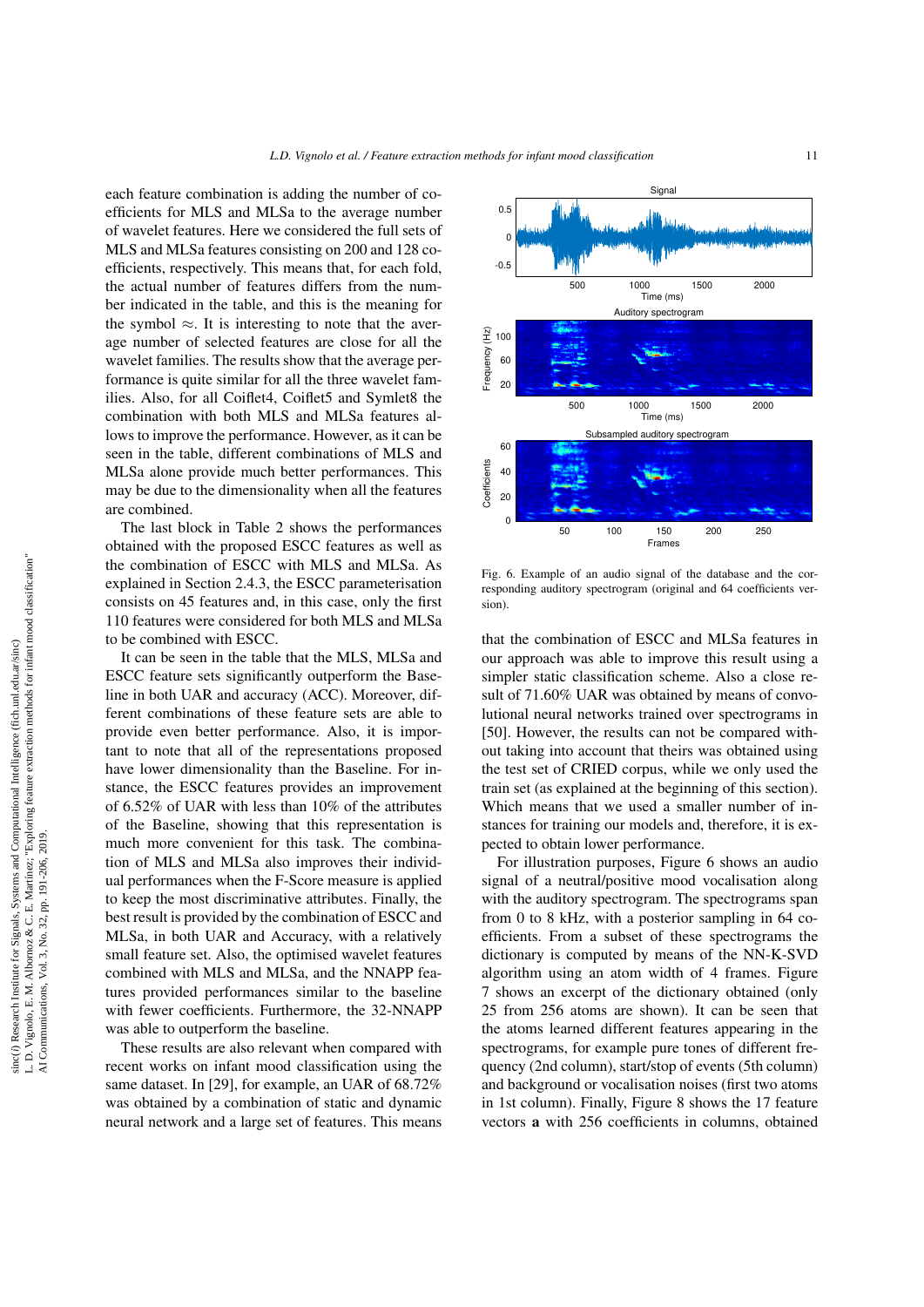

<span id="page-11-0"></span>Fig. 7. Dictionary obtained from the auditory spectrograms.



<span id="page-11-1"></span>Fig. 8. Feature vectors (frame level classification) with the activations for the signal of Figure [6.](#page-10-0)

for the signal of Figure [6](#page-10-0) using NNAPP=4 (the scale for the activation energy is given as reference).

Figure [9](#page-12-1) shows the filter bank that was obtained by the optimisation process for the ESCC features. As it can be seen, the information on frequency band from 500Hz to 2500Hz, approximately, is enhanced with higher amplitudes in this filter bank. This corresponds to the frequency bands that show more inter class variance in the corpus (as seen in Figure [3\)](#page-6-0). Also, at low frequencies (below 1000Hz) it shows higher resolution to capture the information related to the peaks in the mean log-spectrums of Figure [3.](#page-6-0) These remarks, together with the results obtained, show that the optimisation provided a filter bank that is much more appropriate for this task.

In order to consider and compare a different level of analysis, we performed the classification at the frame level (instead of averaging features for each sound file). The results using different configurations with NNAPP are shown in Table [3.](#page-9-1) Since the performance is similar to that shown in Table [2,](#page-9-0) these results show that no relevant information is lost when averaging features along time frames. Moreover, this suggests that the information contained in an isolated frame is useful for the classification and dynamic information might not be essential for this task.

In order to provide a qualitative analysis of the optimized wavelet decomposition, Figure [10](#page-12-2) shows the relative relevance of each frequency band given by the wavelet packets tree. The relevance is given by the number of times that the corresponding node was selected by the EA, considering all the optimisation experiments performed for each data fold and wavelet family. The frequency resolution varies for each decomposition level, so that the number of bands in each level is  $2<sup>j</sup>$ , being *j* the decomposition level. Since the recordings were downsampled to 8kHz, the total available bandwith goes from 0 Hz to 4 Khz (similar to the filter bank in Figure [9\)](#page-12-1). Brighter colors indicate frequency bands with higher relevance for this task. As it can be seen, the interpretation of this figure is not as straightforward as Figure [9.](#page-12-1) However, focusing on decomposition level 3, for instance, it can be seen that the first half of the frequency bandwith is given higher relevance. This agrees with the analysis of the optimised filter bank. Moreover, considering all the decomposition levels, one of the most relevant frequency bands is the one from 0 to 500Hz (at level 3), and this is also the band with higher filter resolution in the filter bank (Figure [9\)](#page-12-1).

# 4. Conclusions and future work

In this work several feature sets were proposed to improve the performance in infant mood classification, which is a challenging and relevant problem to be tackled by the affective computing community.

The proposal relies on five different feature sets based on: the mean log-spectrum, an auditory spectrum, sparse dictionary representation based on auditory spectrum, wavelet coefficients optimisation and filter bank optimisation using evolutionary strategies.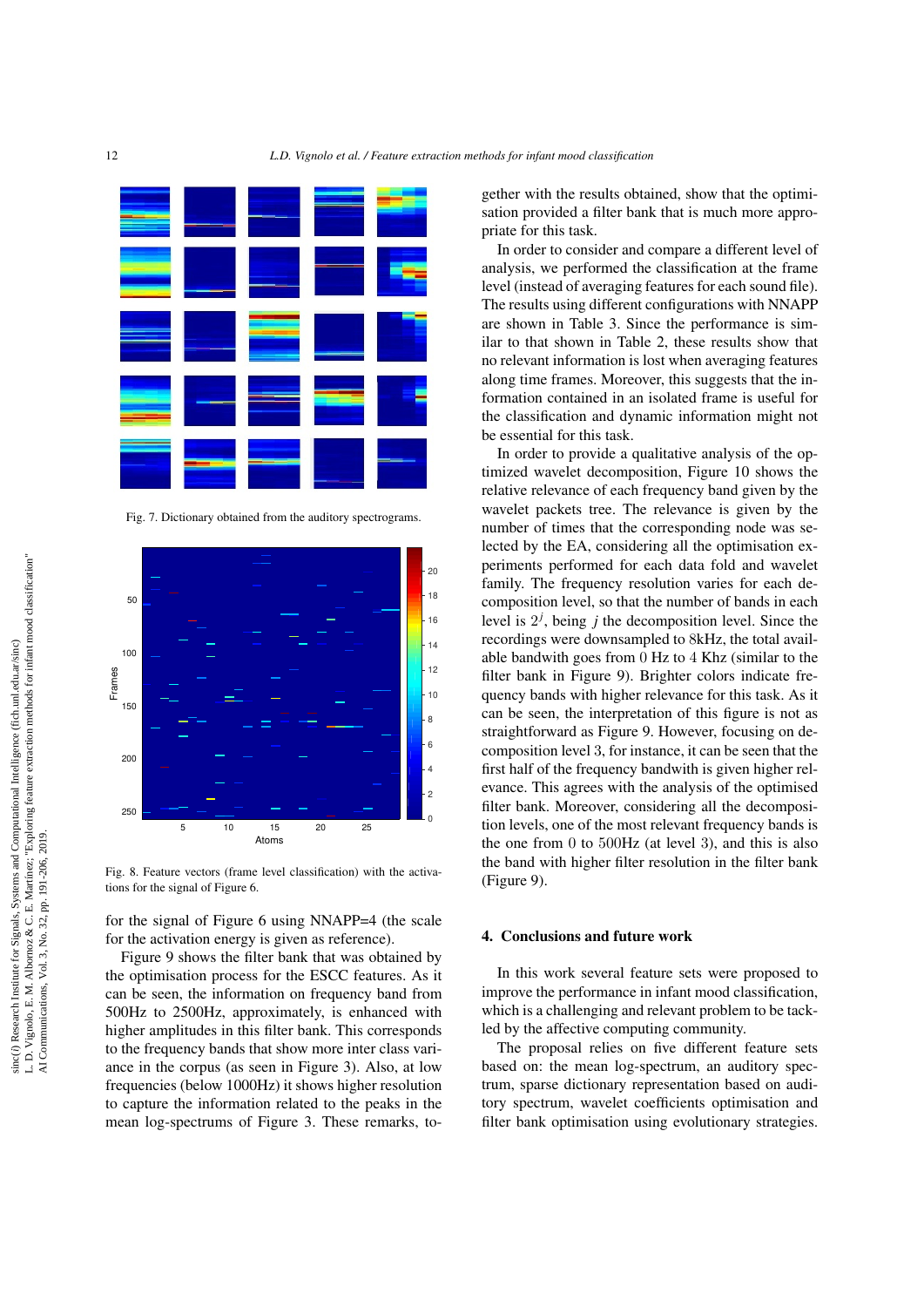

<span id="page-12-1"></span>Fig. 9. Filter bank optimised for infant mood classification.



<span id="page-12-2"></span>Fig. 10. Relevance of wavelet packets frequency bands.

The classification was carried out using a state-of the art neural network, the Extreme Learning Machines, in a cross-validation scheme.

The obtained performances in many cases outperformed the proposed baseline, showing significantly improved results with reduced sets of features. The results also showed that the proposed features are useful as improved representations for the classification of infant cry and mood. They also suggest that it is possible to improve the classical mel filter bank and to adapt wavelet based features for specific tasks. Also, the sparse dictionary representations based on auditory spectrograms have shown to be feasible for this task.

It is important to note that this study was limited to clean signals; however, the impact of noise on the performance of the different feature sets should be evaluated. Moreover, the effect of noise in the selection of wavelet features and in the shape of the evolved filter banks needs to be studied. Thus, further experiments will include signals under different types and levels of noise in order to evaluate and compare the robustness of the different feature sets. Then, the corpus used for evolving filter banks and selecting wavelet features will contain noisy signals. In this way we expect that, in both approaches, the optimisation would enhance those frequency bands which are less degraded by noise and can still provide useful information. In order to develop a robust classification system, it would also be interesting to increase the size of the corpus by including examples recorded in different conditions, regarding environmental situations like reverberation and diverse types of recording devices. It would also be interesting to evaluate the performance of these feature sets considering other types of mood and cries. All of these situations would probably require to repeat the optimisation procedure for both filter banks and wavelet features, in order to obtain the best possible performance.

Also, regarding the optimisation of filter banks, other parameters such as the number of filters, filter shape and filter bandwidth could be optimised in future developments. Another important matter in which future research will focus is to explore other ways for combining the different feature sets in order to better exploit their properties.

## Acknowledgements

The authors wish to thank the support of the *Agencia Nacional de Promoción Científica y Tecnológica* (with PICT 2015-0977), the *Universidad Nacional de Litoral* (with CAI+D 50020150100055LI, CAI+D 50020150100059LI, CAI+D 50020150100042LI), and the *Consejo Nacional de Investigaciones Científicas y Técnicas* (CONICET) from Argentina.

# References

<span id="page-12-0"></span>[1] L. Abou-Abbas, C. Tadj, and H. A. Fersaie. A fully automated approach for baby cry signal segmentation and boundary detection of expiratory and inspiratory episodes. *The Journal of the Acoustical Society of America*, 142(3):1318–1331, 2017.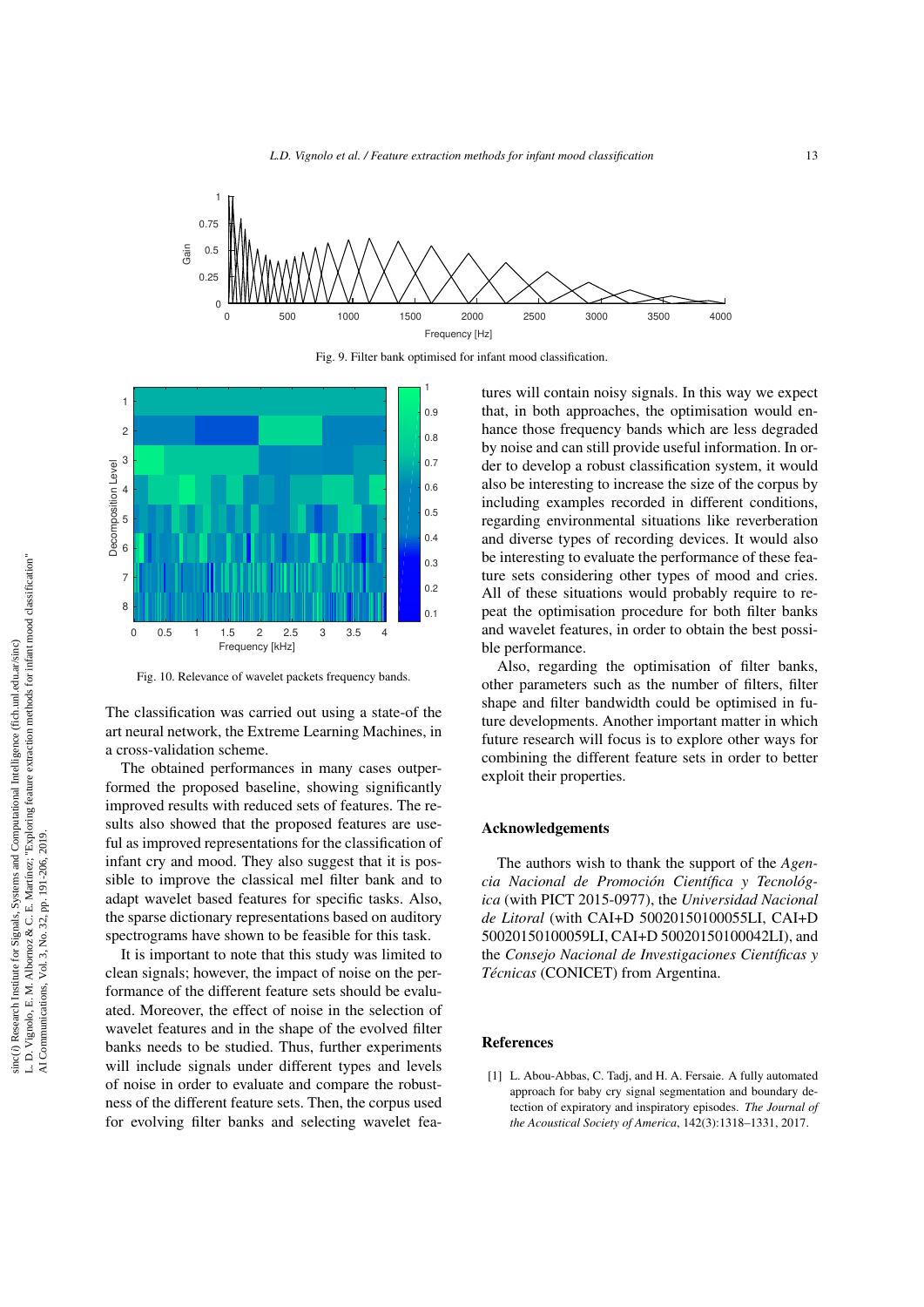- <span id="page-13-10"></span>[2] R. K. Aggarwal and M. Dave. Filterbank optimization for robust ASR using GA and PSO. *International Journal of Speech Technology*, 15(2):191–201, Jun 2012.
- <span id="page-13-27"></span>[3] Aharon, M and Elad, M. and Bruckstein, A. K-SVD and its non-negative variant for dictionary design. In *Proceedings of the SPIE conference wavelets*, volume 5914, 2005.
- <span id="page-13-6"></span>[4] K. S. Ahmad, A. S. Thosar, J. H. Nirmal, and V. S. Pande. A unique approach in text independent speaker recognition using MFCC feature sets and probabilistic neural network. In *2015 Eighth International Conference on Advances in Pattern Recognition (ICAPR)*, pages 1–6, Jan 2015.
- <span id="page-13-20"></span>[5] E. M. Albornoz, D. H. Milone, and H. L. Rufiner. Spoken emotion recognition using hierarchical classifiers. *Computer Speech and Language*, 25(3):556–570, 2011.
- <span id="page-13-21"></span>[6] E. M. Albornoz, D. H. Milone, and H. L. Rufiner. Feature extraction based on bio-inspired model for robust emotion recognition. *Soft Computing*, 21(17):5145–5158, Sep 2017.
- <span id="page-13-14"></span>[7] C.-N. Anagnostopoulos, T. Iliou, and I. Giannoukos. Features and classifiers for emotion recognition from speech: a survey from 2000 to 2011. *Artificial Intelligence Review*, 43(2):155– 177, Feb 2015.
- <span id="page-13-8"></span>[8] V. Arora, P. Sood, and K. U. Keshari. A stacked sparse autoencoder based architecture for Punjabi and English spoken language classification using MFCC features. In *2016 3rd International Conference on Computing for Sustainable Global Development (INDIACom)*, pages 269–272, March 2016.
- <span id="page-13-23"></span>[9] H. Barlow. Redundancy reduction revisited. *Network: Computation in Neural Systems*, 12:241–253, 2001.
- <span id="page-13-33"></span>[10] A. Ben-Israel and T. N. E. Greville. *Generalized inverses: theory and applications*. Springer, 2 edition, 2001.
- <span id="page-13-0"></span>[11] G. Chanel, J. J. Kierkels, M. Soleymani, and T. Pun. Shortterm emotion assessment in a recall paradigm. *International Journal of Human-Computer Studies*, 67(8):607–627, 2009.
- <span id="page-13-25"></span>[12] Y.-W. Chen and C.-J. Lin. *Combining SVMs with Various Feature Selection Strategies*, pages 315–324. Springer Berlin Heidelberg, Berlin, Heidelberg, 2006.
- <span id="page-13-24"></span>[13] T. Chi, P. Ru, and S. A. Shamma. Multiresolution spectrotemporal analysis of complex sounds. *Journal of the Acoustical Society of America*, 118(2):887–906, 2005.
- <span id="page-13-30"></span>[14] R. Coifman and M. V. Wickerhauser. Entropy-based algorithms for best basis selection. *IEEE Transactions on Information Theory*, 38(2):713–718, 1992.
- <span id="page-13-2"></span>[15] N. Cummins, S. Scherer, J. Krajewski, S. Schnieder, J. Epps, and T. F. Quatieri. A review of depression and suicide risk assessment using speech analysis. *Speech Communication*, 71:10–49, 2015.
- <span id="page-13-17"></span>[16] D. Klein, P. Konig, K. Kording. Sparse spectrotemporal coding of sounds. *EURASIP Journal on Applied Signal Processing*, 2003(7):659–667, 2003.
- <span id="page-13-15"></span>[17] B. Delgutte. Physiological models for basic auditory percepts. In H.H. Hawkins, T.A. McMullen, A.N Popper, R.R. Fay, editor, *Auditory Computation*. Springer, New York, 1996.
- <span id="page-13-5"></span>[18] J. Deller, J. Proakis, and J. Hansen. *Discrete-time processing of speech signals*. Macmillan Pub. Co., 1993.
- <span id="page-13-3"></span>[19] J. E. Drummond, M. L. McBride, and C. F. Wiebe. The development of mothers' understanding of infant crying. *Clinical Nursing Research*, 2(4):396–410, 1993. PMID: 8220195.
- <span id="page-13-18"></span>[20] E. Oja, A. Hyvärinen. Independent component analysis: a tutorial. *Neural Networks*, 13(4-5), 2000.
- <span id="page-13-22"></span>[21] F. Eyben. *Real-time Speech and Music Classification by Large Audio Feature Space Extraction*. Springer Theses. Springer International Publishing, 2015.
- <span id="page-13-16"></span>[22] F. Theunissen, K. Sen, A. Doupe. Spectro-temporal receptive fields of nonlinear auditory neurons obtained using natural sounds. *Journal of Neuroscience*, 20:2315–2331, 2000.
- <span id="page-13-29"></span>[23] A. R. Ferreira da Silva. Approximations with evolutionary pursuit. *Signal Processing*, 83(3):465–481, 2003.
- <span id="page-13-9"></span>[24] J. O. Garcia and C. A. R. Garcia. Mel–frequency cepstrum coefficients extraction from infant cry for classification of normal and pathological cry with feed-forward neural networks. In *Proceedings of the International Joint Conference on Neural Networks, 2003.*, volume 4, pages 3140–3145, July 2003.
- <span id="page-13-1"></span>[25] D. Giakoumis, D. Tzovaras, and G. Hassapis. Subjectdependent biosignal features for increased accuracy in psychological stress detection. *International Journal of Human-Computer Studies*, 71(4):425–439, 2013.
- <span id="page-13-13"></span>[26] L. Gu and K. Rose. Perceptual harmonic cepstral coefficients for speech recognition in noisy environment. In *2001 IEEE International Conference on Acoustics, Speech, and Signal Processing. Proceedings (Cat. No.01CH37221)*, volume 1, pages 125–128 vol.1, 2001.
- <span id="page-13-34"></span>[27] G. Huang, G.-B. Huang, S. Song, and K. You. Trends in extreme learning machines: A review. *Neural Networks*, 61:32 – 48, 2015.
- <span id="page-13-32"></span>[28] G.-B. Huang, Q.-Y. Zhu, and C.-K. Siew. Extreme learning machine: Theory and applications. *Neurocomputing*, 70(1- 3):489–501, 2006.
- <span id="page-13-4"></span>[29] M. Huckvale. Neural network architecture that combines temporal and summative features for infant cry classification in the interspeech 2018 computational paralinguistics challenge. In *Proceedings of the Annual Conference of the International Speech Communication Association, INTERSPEECH*, pages 137–141. International Speech Communication Association (ISCA), 2018.
- <span id="page-13-11"></span>[30] J. Hung. Optimization of filter-bank to improve the extraction of MFCC features in speech recognition. In *Intelligent Multimedia, Video and Speech Processing, 2004. Proceedings of 2004 International Symposium on*, pages 675–678, Oct. 2004.
- <span id="page-13-26"></span>[31] A. Hyvärinen. Sparse code shrinkage: Denoising of nongaussian data by maximum-likelihood estimation. Technical report, Helsinki University of Technology, 1998.
- <span id="page-13-12"></span>[32] S. Lee, S. Fang, J. Hung, and L. Lee. Improved MFCC feature extraction by PCA–optimized filter–bank for speech recognition. In *Automatic Speech Recognition and Understanding, 2001. ASRU '01. IEEE Workshop on*, pages 49–52, 2001.
- <span id="page-13-7"></span>[33] M. S. Likitha, S. R. R. Gupta, K. Hasitha, and A. U. Raju. Speech based human emotion recognition using MFCC. In *2017 International Conference on Wireless Communications, Signal Processing and Networking (WiSPNET)*, pages 2257– 2260, March 2017.
- <span id="page-13-31"></span>[34] Y. Long, L. Gang, and G. Jun. Selection of the best wavelet base for speech signal. In *Proceedings of 2004 International Symposium on Intelligent Multimedia, Video and Speech Processing*, pages 218–221, Oct 2004.
- <span id="page-13-28"></span>[35] S. Mallat. *A Wavelet Tour of signal Processing*. Academic Press, 3º edition, 2008.
- <span id="page-13-19"></span>[36] P. B. Marschik, F. B. Pokorny, R. Peharz, D. Zhang, J. O'Muircheartaigh, H. Roeyers, S. Bölte, A. J. Spittle, B. Urlesberger, B. Schuller, et al. A novel way to measure and predict development: a heuristic approach to facilitate the early